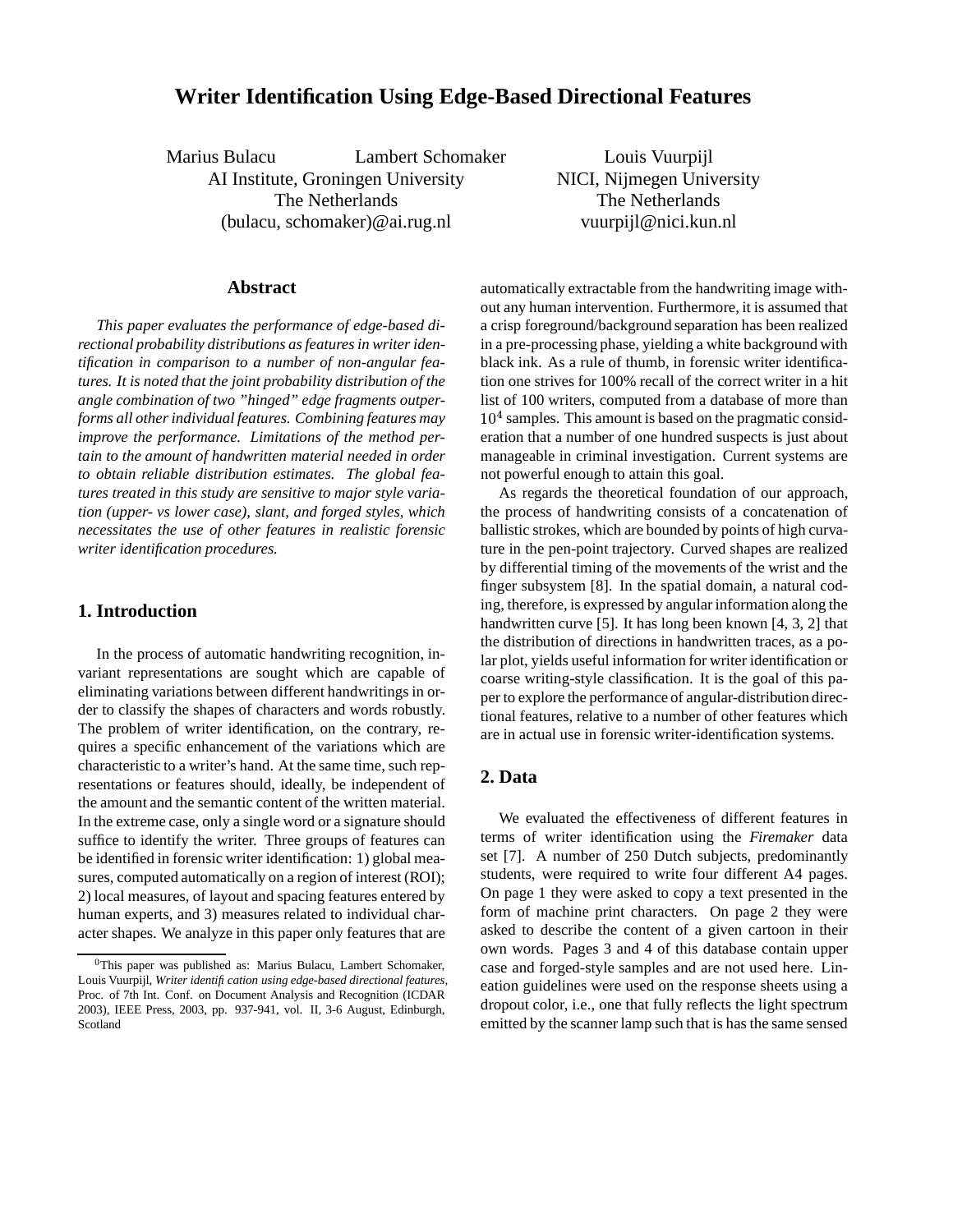

**Figure 1.** Extraction of edge-direction distribution.

luminance as the white background. The added drawback is that the vertical line distance can no longer be used as a discriminatory writer characteristic. The recording conditions were standardized: the same kind of paper, pen and support were used for all the subjects. As a consequence, this also implies that the ink trace thickness variations will be more due to writer differences than due to recording conditions. The response sheets were scanned with an industrial quality scanner at 300 dpi, 8 bit / pixel, gray-scale. Our experiments are entirely image-based, no on-line information is available (e.g. speed of writing, order of different strokes).

## **3. Features**

In this section we describe the extraction methods for five features used in writer identification. The first two features are edge-based directional distributions. We will focus our attention on the second one of them which is a new feature proposed in this paper.

#### **Edge-direction distribution**

Feature extraction starts with conventional edge detection (convolution with two orthogonal differential kernels, we used Sobel, followed by thresholding) that generates a binary image in which only the edge pixels are "on". We then consider each edge pixel in the middle of a square neighborhood and we check (using logical AND operator) in all directions emerging from the central pixel and ending on the periphery of the neighborhood for the presence of an entire edge fragment (see fig. 1). All the verified instances are counted into a histogram that is finally normalized to a probability distribution  $p(\phi)$  which gives the probability of finding in the image an edge fragment oriented at the angle  $\phi$  measured from the horizontal.

In order to avoid redundancy, the algorithm only checks the upper two quadrants in the neighborhood because, without on-line information, we do not know which way the writer "traveled" along the found oriented edge fragment.

In the experiments, we considered 3, 4 and 5-pixel long edge fragments. Their orientation is quantized in  $n = 8, 12$ and 16 directions respectively (fig. 1 is an example for  $n=$ 12). Clearly,  $n$  is also the number of bins in the histogram and the dimensionality of the final feature vector.



**Figure 2.** Two handwriting samples from two different subjects. We superposed the polar diagrams of the edgedirection distribution  $p(\phi)$  corresponding to pages 1 and 2 contributed to our data set by each of the two subjects.

The distribution of the writing directions is characteristic of a writer's style. The polar probability density function was used in an on-line study of handwriting [4] to describe differences between upward and downward strokes. It was also used off-line [2] as a preliminary step to handwriting recognition that allows a partition of the writers by unsupervised fuzzy clustering in different groups.

While in the mentioned studies the directional histogram was computed on the written trace itself, for the present work we computed it based on the edges. Edges follow the written trace on both sides and they are thinner, effectively reducing the influence of trace thickness.

We must mention an important practical detail: our generic edge detection does not generate 1-pixel wide edges, but they can usually be 1-3 pixels wide and this introduces smoothing into the histogram computation because the "probing" edge fragment can fit into the edge strip in a few directions around a central main direction. This smoothing taking place in the pixel space has been found advantageous in our experiments.

As can be noticed in fig. 2, the predominant direction in  $p(\phi)$  corresponds, as expected, to the slant of writing. Even if idealized, the example shown can provide an idea about the "within-writer" variability and "between-writer" variability in the feature space.

By analyzing the data, we found out that differentiation of the feature vector  $(dp(\phi))$  results in a significant performance improvement. Besides removing the DC component, the differentiated directional probability distribution conveys information about the changes in writing direction. Along this line of thinking came the idea of a more complex feature capable of bringing forth more information about the local writer specificities by computing locally on the image the probability distribution of changes in direction.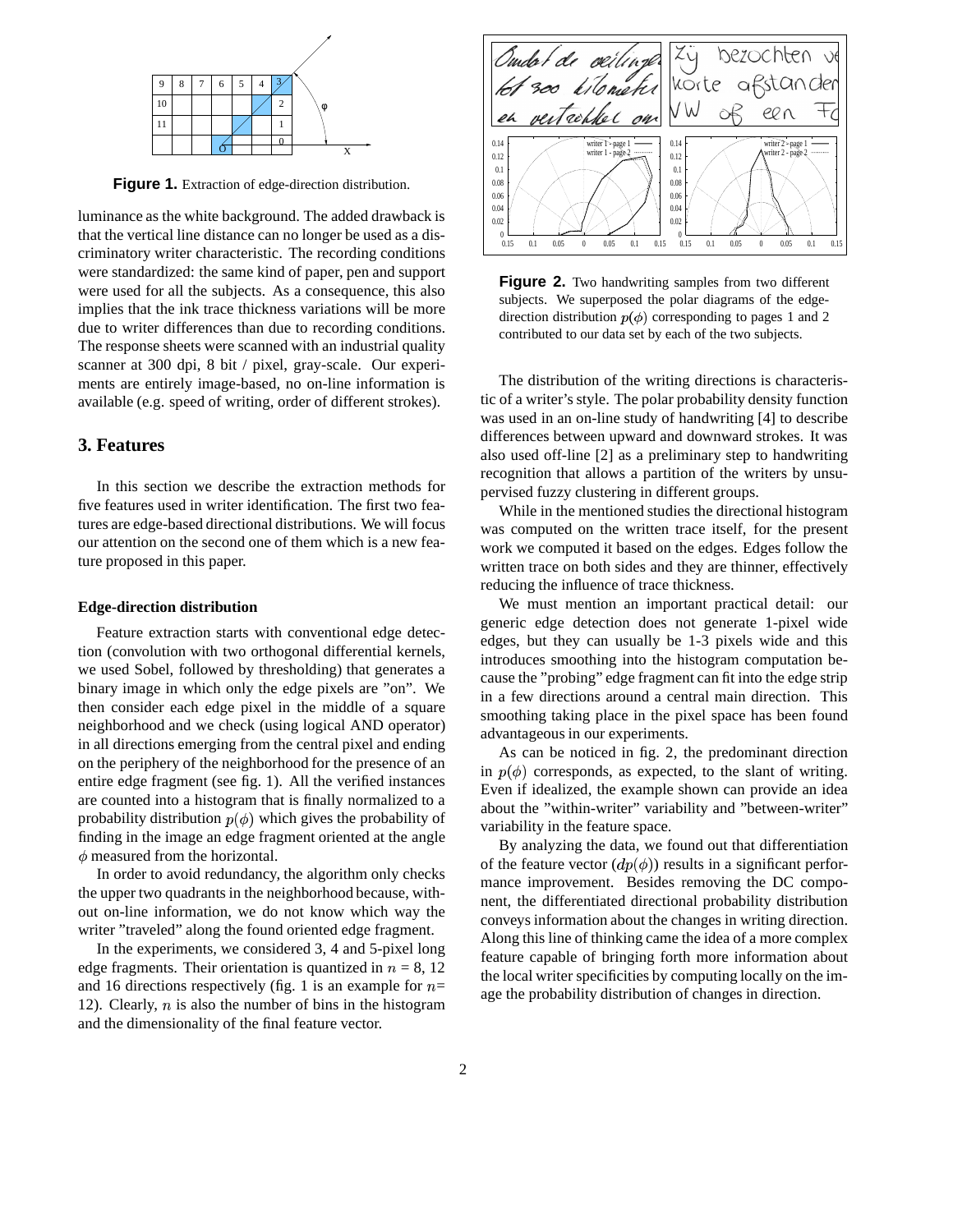

**Figure 3.** Extraction of edge-hinge distribution.

#### **A new feature: edge-hinge distribution**

Our goal is to generate a feature characterizing the changes in direction undertaken during writing with the hope that it will be more specific to the writer and consequently making possible more accurate identification. The method of feature extraction is similar to the one previously described, but it has added complexity. The central idea is to consider in the neighbourhood, not one, but two edge fragments emerging from the central pixel and, subsequently, compute the joint probability distribution of the orientations of the two fragments.

To have a more intuitive picture of the feature that we are proposing, imagine having a hinge laid on the surface of the image. Place its junction on top of every edge pixel, then open the hinge and align its legs along the edges. Consider then the angles  $\phi_1$  and  $\phi_2$  that the legs make with the horizontal and count the found instances in a two dimensional array of bins indexed by  $\phi_1$  and  $\phi_2$ . The final normalized histogram gives the joint probability distribution  $p(\phi_1, \phi_2)$ quantifying the chance of finding in the image two "hinged" edge fragments oriented at the angles  $\phi_1$  and  $\phi_2$ .

As already mentioned, in our case edges are usually wider than 1-pixel and therefore we have to impose an extra constraint: we require that the ends of the hinge legs should be separated by at least one "non-edge" pixel. This makes certain that the hinge is not positioned completely inside the same piece of the edge strip. This is an important detail, as we want to make sure that our feature properly describes the shapes of edges (and implicitly the shapes of handwriting) and avoids the senseless cases.

If we consider an oriented edge fragment AB, the arrangement of the hinge is different whether a second oriented edge fragment attaches in A or in B. So we have to span all the four quadrants  $(360^\circ)$  around the central junction pixel when assessing the angles of the two fragments. This contrasts with the previous feature for which spanning the upper two quadrants  $(180^\circ)$  was sufficient because AB and BA were identical situations.

Analogously to the previous feature, we considered 3, 4 and 5-pixel long edge fragments. This time, however, their



**Figure 4.** Graphical representation of the edge-hinge probability distribution. One half of the 3D plot (situated on one side of the main diagonal) is flat because we only consider the angle combinations with  $\phi_2 > \phi_1$ .

orientation is quantized in  $2n = 16$ , 24 and 32 directions respectively (fig. 3 is an example for  $2n = 24$ ). From the total number of combinations of two angles we will consider only the non-redundant ones  $(\phi_2 > \phi_1)$  and we will also eliminate the cases when the ending pixels have a common side. Therefore the final number of combinations is  $C(2n, 2) - 2n = n(2n - 3)$  and, accordingly, our "hinge" feature vectors will have 104, 252 and 464 components.

For the purpose of comparison, we evaluated also three other features widely used for writer identification:

### **Run-length distributions**

Run lengths, first proposed for writer identification by Arazi [1], are determined on the binarized image taking into consideration either the black pixels corresponding to the ink trace or, more beneficially, the white pixels corresponding to the background. Whereas the statistical properties of the black runs mainly pertain to the ink width and some limited trace shape characteristics, the properties of the white runs are indicative of character placement statistics. There are two basic scanning methods: horizontal along the rows of the image and vertical along the columns of the image. Similarly to the edge-based directional features presented above, the histogram of run lengths is normalized and interpreted as a probability distribution. Our particular implementation considers only run lengths of up to 100 pixels (the height of a written line in our data set is of about 120 pixels).

#### **Autocorrelation**

Every row of the image is shifted onto itself by a given offset and then the normalized dot product between the original row and the shifted copy is computed. The maximum offset ('delay') corresponds to 100 pixels. All autocorrelation functions are then accumulated for all rows and the sum is normalized to obtain a zero-lag correlation of 1. The autocorrelation function detects the presence of regularity in writing: regular vertical strokes will overlap in the original row and its horizontally shifted copy for offsets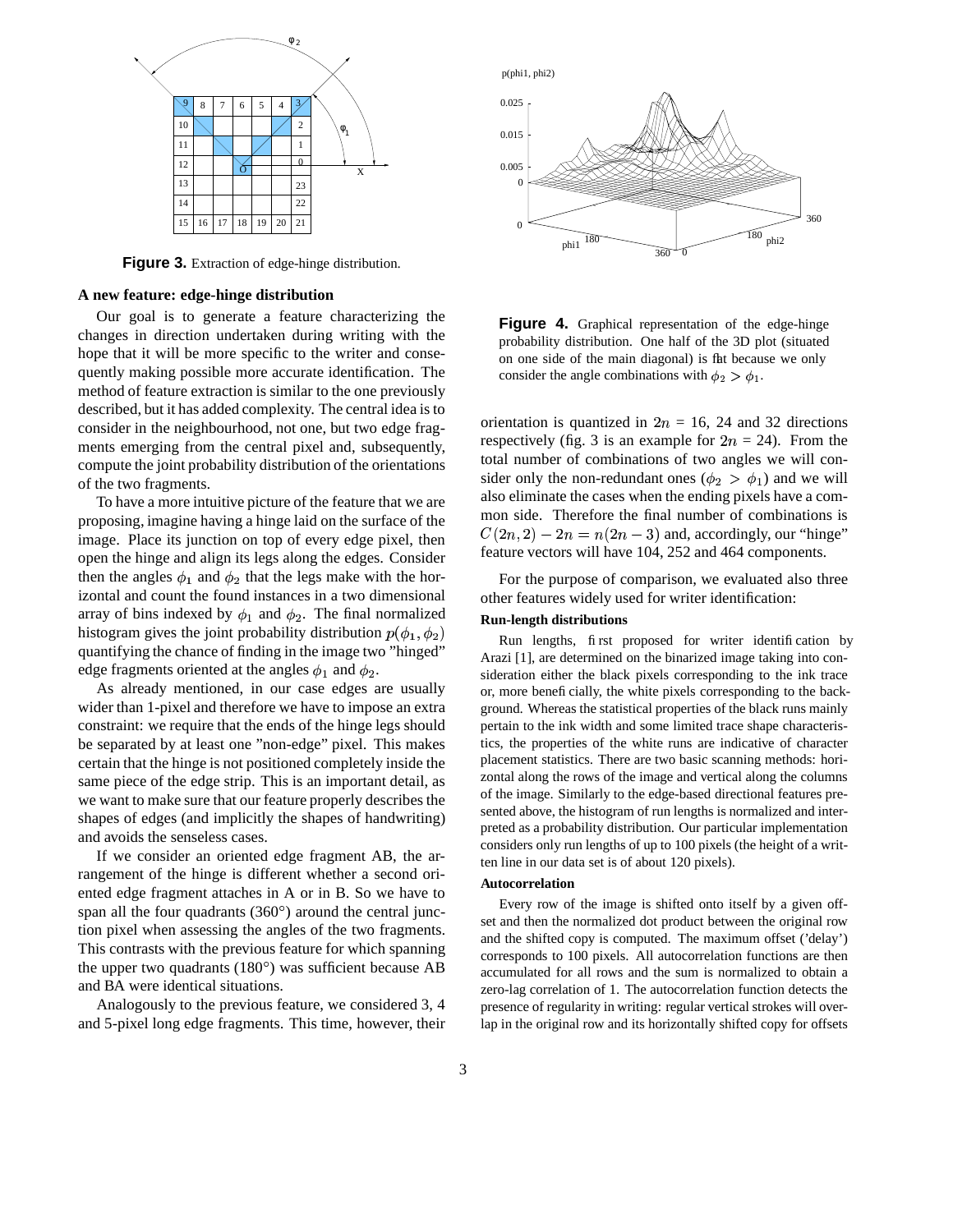

**Figure 5.** Performance curves of the edge-based features  $p(\phi)$  and  $p(\phi_1, \phi_2)$  for different direction quantizations (features are ordered with most effective at the top).

equal to integer multiples of the local wavelength. This results in a large dot product contribution to the final histogram.

#### **Entropy**

The entropy measure used here focuses on the amount of information, normalized by the amount of ink (black pixels) in the regions of interest. This was realized by using the normalized file size of ROI files after Lempel-Zif compression. The size of the resulting file (in bytes) is divided by the total number of black pixels which closely estimates the amount of ink present on the page. The obtained feature gives an estimate of the entropy of the ink distribution on the page.

### **4. Results**

#### **Evaluation method**

The efficacy of the considered features has been evaluated using nearest-neighbor classification in a leave-oneout strategy. Explicitly, one page is chosen and extracted from the total of 500 pages (notice that the data set contains 2 pages written by each of 250 subjects). Then the Euclidean distances are computed between the feature vector of the chosen page and the feature vectors of all of the remaining 499 pages. These distances are ranked starting with the shortest one. Ideally the first ranked page should be the pair page produced by the same writer: an ideal feature extraction making classification effortless and a remapping of the feature space unnecessary. If one considers, not only the nearest neighbor (rank 1), but rather a longer list of neighbors starting with the first and up to a chosen rank (e.g. rank 10), the chance of finding the correct hit increases with the list size. The curve depicting the dependency of the probability of a correct hit vs. the considered list size gives an illustrative measure of performance. Better performance means higher probability of correct hit for shorter list sizes

| List           | $p(\phi)$ |    |    | $dp(\phi)$ | $p(\phi_1, \phi_2)$ |     |     | comb. |
|----------------|-----------|----|----|------------|---------------------|-----|-----|-------|
| size           | 8         | 12 | 16 | 15         | 104                 | 252 | 464 | 564   |
| 1              | 26        | 30 | 35 | 45         | 45                  | 57  | 63  | 75    |
| $\overline{2}$ | 34        | 39 | 45 | 55         | 55                  | 67  | 71  | 83    |
| 3              | 40        | 47 | 52 | 62         | 64                  | 73  | 75  | 86    |
| 4              | 45        | 52 | 57 | 66         | 69                  | 77  | 79  | 87    |
| 5              | 49        | 57 | 62 | 70         | 72                  | 78  | 81  | 89    |
| 6              | 53        | 60 | 65 | 72         | 73                  | 80  | 83  | 91    |
| 7              | 58        | 63 | 68 | 74         | 75                  | 82  | 85  | 92    |
| 8              | 60        | 64 | 69 | 75         | 78                  | 83  | 86  | 93    |
| 9              | 62        | 65 | 71 | 76         | 79                  | 83  | 87  | 93    |
| 10             | 64        | 68 | 72 | 78         | 80                  | 84  | 88  | 94    |
| 11             | 66        | 69 | 74 | 79         | 81                  | 85  | 88  | 94    |
| 12             | 68        | 72 | 76 | 81         | 82                  | 86  | 88  | 95    |
| 13             | 70        | 73 | 77 | 82         | 82                  | 87  | 89  | 95    |
| 14             | 71        | 74 | 78 | 83         | 83                  | 87  | 89  | 95    |
| 15             | 72        | 76 | 79 | 84         | 83                  | 88  | 89  | 95    |
| 16             | 74        | 77 | 80 | 84         | 84                  | 88  | 90  | 96    |
| 17             | 76        | 79 | 82 | 84         | 85                  | 89  | 90  | 96    |
| 18             | 77        | 80 | 82 | 85         | 85                  | 89  | 90  | 96    |
| 19             | 78        | 81 | 82 | 86         | 86                  | 90  | 91  | 97    |
| 20             | 79        | 81 | 83 | 87         | 86                  | 90  | 91  | 97    |

**Table 1.** Writer identification accuracy (in percentages) on the Firemaker data set (250 writers, 2 pages / writer).

which is equivalent to a curve drawn as much as possible toward the upper-left corner.

We point out that we do not make a separation between a training set and a test set, all the data is in one suite. This is actually a more difficult and realistic testing condition, with more distractors: not 1, but 2 per false writer and only one correct hit. Error rates are approximately halved when using the traditional train/test set distinction. Note also the added fact that we only have 2 samples per writer (more labeled samples increasing the chance of a correct identification of the author - see reference [6] for results on 10 writers, 15 documents / writer). As a consequence of these circumstances our results are more conservative.

## **Analysis of performances**

We present the performance curves of the edge-based directional features in fig. 5 and the numerical values in Table 1. The dimensionality of every feature is mentioned in the figure and in the heading of the table.

Confirming our initial expectations, the improvement in performance yielded by the new feature is very significant despite the excessive dimensionality of the feature vectors (verified by PCA analysis). As a second-order feature, the hinge angular probability distribution captures larger range correlations from the pixel space and therefore it characterizes more intimately the handwriting style providing for more accurate writer identification.

Examination of the family of curves in fig. 5 attests that finer quantized directions result in improved performance at the expense of an increase in feature vector dimensionality (much more sizeable for the edge-hinge feature  $p(\phi_1, \phi_2)$ ).

Figure 6 gives a general overview of the comparative performance for all the features considered in this paper.

The edge-based directional features perform significantly better than the other features because they give a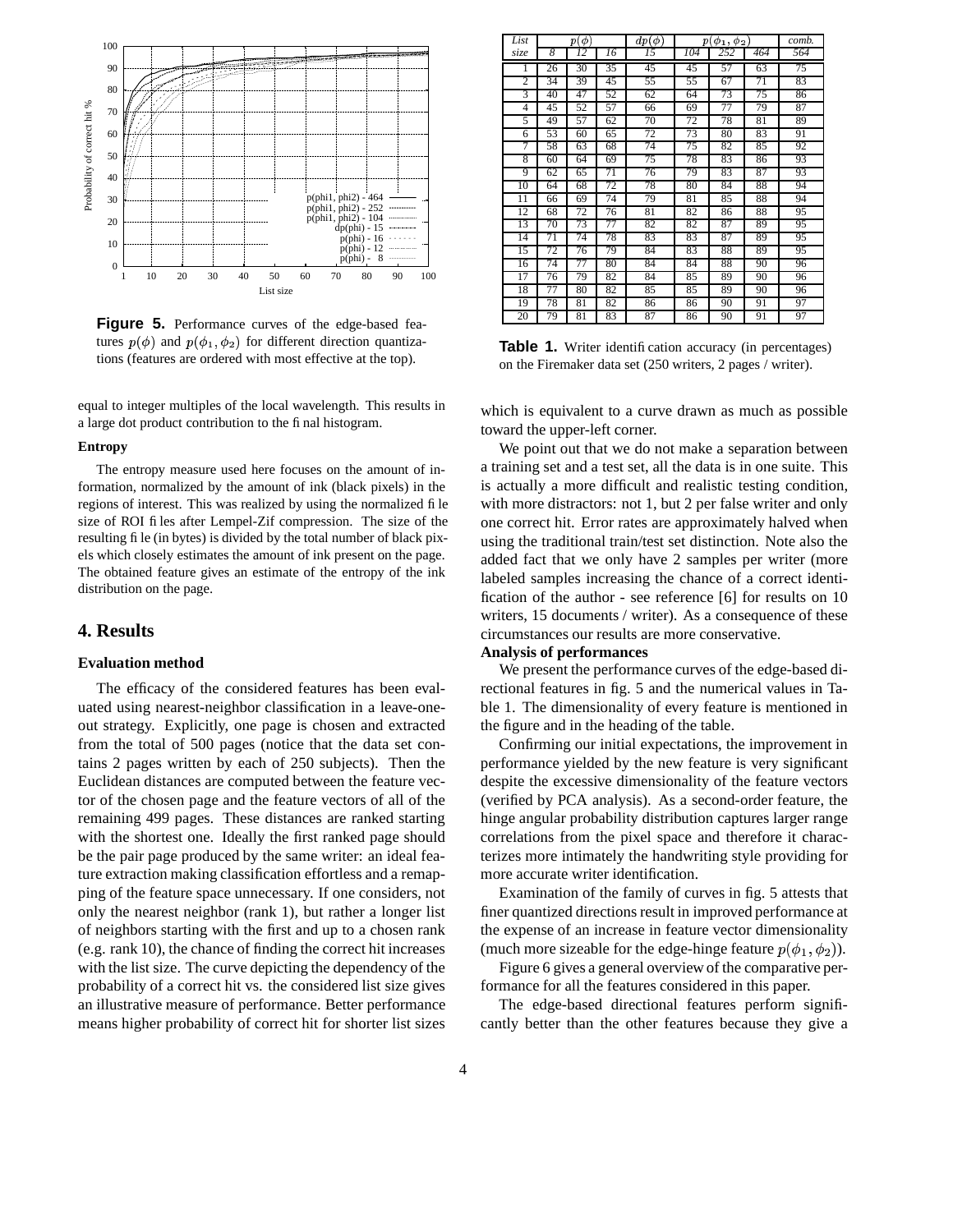

**Figure 6.** Performance curves for the evaluated features (features are ordered with the most effective at the top).

more detailed and intimate information about the peculiarities of the shapes that the writer produces (slant and regularity of writing, roundness or pointedness of letters).

An interesting observation is that the vertical run lengths on ink are more informative than the horizontal ones. This correlates with an established fact from on-line handwriting recognition research stating that the vertical component of strokes carries more information than the horizontal one [4].

The presented features are not totally orthogonal, but nevertheless they do offer different points of view on our data set. It is therefore natural to try to combine them for improving the accuracy of writer identification. This topic will be a major interest in our future research. We will present here though, for exemplification, some initial results obtained by concatenating the edge-hinge distribution with the horizontal run lengths on white into a single feature vector that was afterward used for nearest-neighbor classification (last column in Table 1).

### **Stability test**

An important question arises: what is the degradation in performance with decreasing amounts of handwritten material? We provide three reference points: whole page  $(w)$ , half page (top  $(t)$  and bottom  $(b)$ ), and the first line  $(l)$ . The answer to this question has major bearing for forensic applications (where, in many cases, the available amount of handwritten material is sparse, e.g. the filled in text on a bank invoice or the address on a perilous letter).

We consider writer identification accuracies for hit lists up to rank 10 (deemed as a more reliable anchor point). Our results from Table 2 show significant degradation of performance when very little handwritten material is available. However, it is interesting to observe that the performance standings of the different features with respect to each other remain the same, independent of the amount of text.

| Feature                 | w  |    |    |    |
|-------------------------|----|----|----|----|
| $p(\phi_1, \phi_2)$     | 88 |    |    | 53 |
|                         | 72 | 66 | 69 | 36 |
| run-length horiz. white |    | 42 | 42 | 18 |
| run-length vert. white  | 51 | 39 | 42 | 16 |
| run-length vert. black  | 36 | 33 | 33 | 13 |
| entropy                 |    |    |    |    |
|                         |    |    |    |    |

**Table 2.** Feature performance degradation with decreasing amounts of written text (writer identification accuracy in percentages for list size  $= 10$ ).

## **5. Conclusion**

We proposed a new edge-based feature for writer identification that characterizes the changes in direction undertaken during writing. It performs markedly better than all the other evaluated features.

Our stability test show that the best performing features when a large amount of text is available still perform best compared to the others when little text is available, despite having considerably higher dimension.

The results reported here, based on a very clean data set, have an academic relevance as to the usefulness of different features and they do not fully address problems like size invariance, non-uniform background, degraded documents.

Our future research interest will focus on reducing the dimensionality of the feature vectors while still keeping their discriminatory power and on further improving performance by combining different features in order to exploit their intrinsic degree of orthogonality.

## **References**

- [1] B. Arazi. Handwriting identification by means of run-length measurements. *IEEE Trans. Syst., Man and Cybernetics*, SMC-7(12):878–881, 1977.
- [2] J.-P. Crettez. A set of handwriting families: style recognition. In *Proc. of the Third International Conference on Document Analysis and Recognition*, pages 489–494, Montreal, August 1995. IEEE Computer Society Press.
- [3] F. Maarse, L. Schomaker, and H.-L. Teulings. Automatic identification of writers. In G. van der Veer and G. Mulder, editors, *Human-Computer Interaction: Psychonomic Aspects*, pages 353–360. Springer, New York, 1988.
- [4] F. Maarse and A. Thomassen. Produced and perceived writing slant: differences between up and down strokes. *Acta Psychologica*, 54(1-3):131–147, 1983.
- [5] R. Plamondon and F. Maarse. An evaluation of motor models of handwriting. *IEEE Trans. Syst. Man Cybern*, 19:1060– 1072, 1989.
- [6] H. Said, G. Peake, T. Tan, and K. Baker. Writer identification from non-uniformly skewed handwriting images. In *Proc. of the 9th British Machine Vision Conference*, pages 478–487, 1998.
- [7] L. Schomaker and L. Vuurpijl. Forensic writer identification: A benchmark data set and a comparison of two systems [inter-